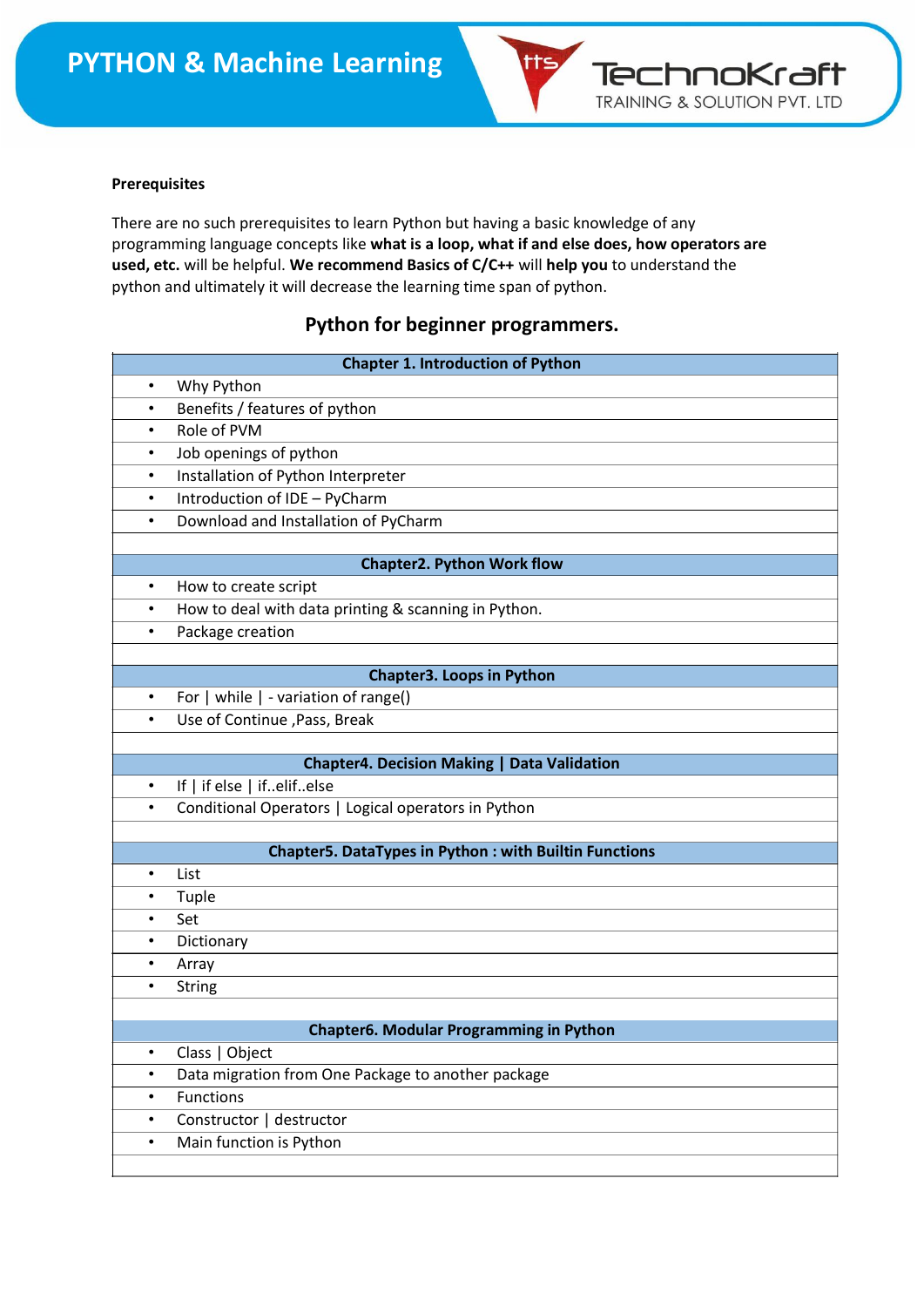| <b>Chapter7. Powerful Lambda function</b> |                                                                                                             |  |
|-------------------------------------------|-------------------------------------------------------------------------------------------------------------|--|
| $\bullet$                                 | Filter   Map   Reduce                                                                                       |  |
|                                           |                                                                                                             |  |
| <b>Chapter8. File Operations</b>          |                                                                                                             |  |
| $\bullet$                                 | File Handling with read/ write Operations using read()   readline()   readlines()<br> write()  writelines() |  |
| $\bullet$                                 | Event Logs                                                                                                  |  |
| $\bullet$                                 | File handling with Log files                                                                                |  |
|                                           |                                                                                                             |  |
|                                           | <b>Chapter9. Regular Expression</b>                                                                         |  |
| $\bullet$                                 | Introduction                                                                                                |  |
| $\bullet$                                 | Rules of regular expression                                                                                 |  |
| $\bullet$                                 | Pattern searching   Mapping   validation of Data                                                            |  |
|                                           |                                                                                                             |  |
|                                           | <b>Chapter10. Exception Handling</b>                                                                        |  |
| $\bullet$                                 | Programming using exception handling technique                                                              |  |
| $\bullet$                                 | Exception handling with file operations                                                                     |  |
|                                           |                                                                                                             |  |
|                                           | <b>Chapter11. Database Interaction</b>                                                                      |  |
| $\bullet$                                 | Introduction of database                                                                                    |  |
| $\bullet$                                 | <b>Installation of Database</b>                                                                             |  |
| $\bullet$                                 | <b>Basic SQL commands of Database</b>                                                                       |  |
| $\bullet$                                 | Integration of Python and Database using connector                                                          |  |
| $\bullet$                                 | Python interface with Database using select   Insert   Update   Delete   Join   Drop  <br>create commands   |  |
|                                           |                                                                                                             |  |

tts,

**Technokraft**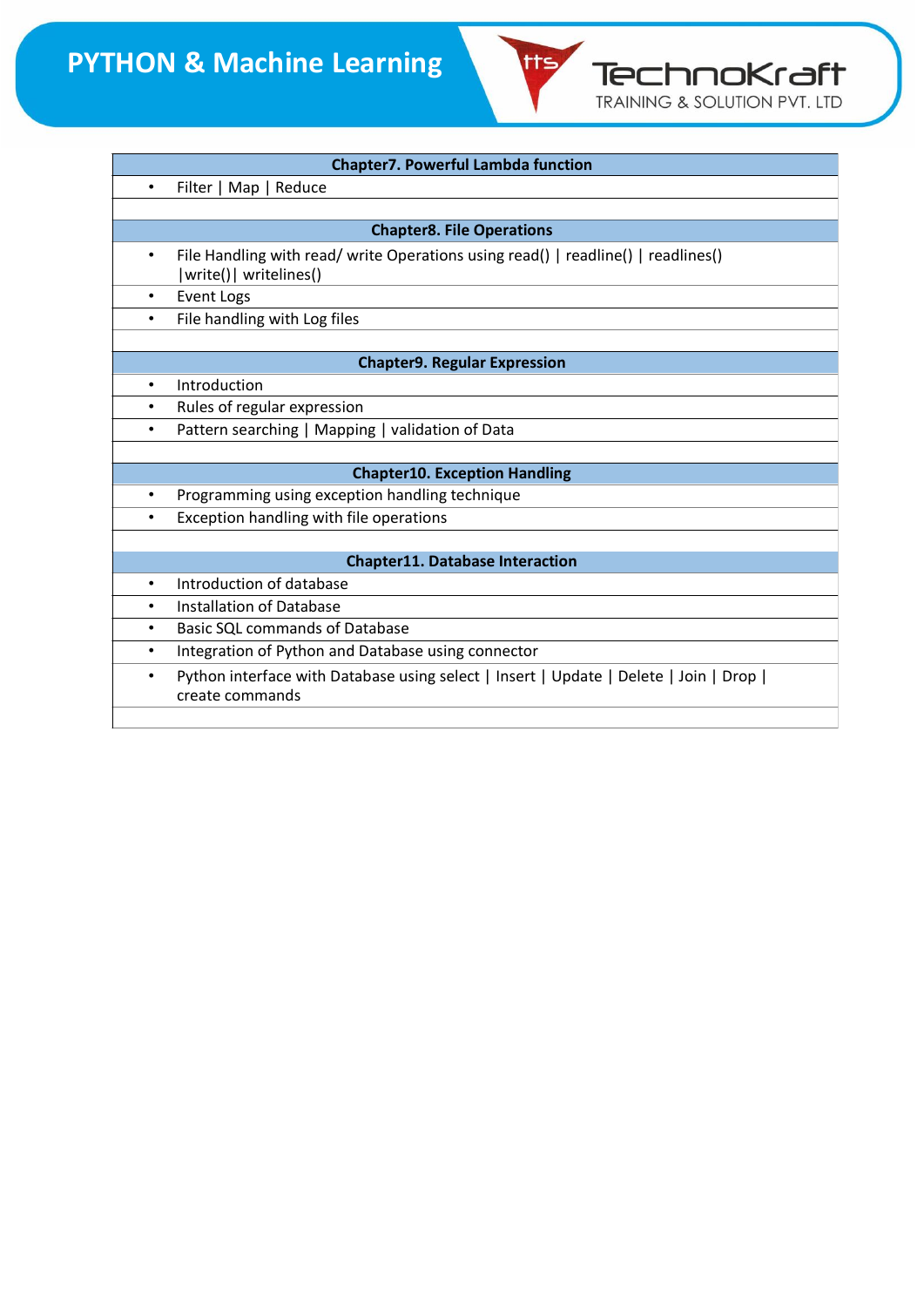

## **Module2: Machine learning for beginner programmers.**

#### Pre-requisites:

- Linear Algebra
- Statistics and Probability
- Calculus
- Graph theory
- Programming Skills Language such as Python, R, MATLAB.

**Data Science Libraries** use in algorithm implementation which you will get **overview of these libraries** as mentioned below

- Numpy
- Pandas
- Matplotlib
- Seaborn
- Sklearn
- Tensorflow
- Pytorch

| <b>Chapter1. Introduction to Machine Learning</b>                           |  |  |
|-----------------------------------------------------------------------------|--|--|
| Introduction of Data in machine learning<br>$\bullet$                       |  |  |
| Application<br>$\bullet$                                                    |  |  |
| How to understand algorithms.<br>$\bullet$                                  |  |  |
| Terminologies of Machine learning<br>$\bullet$                              |  |  |
| Difference between Machine learning & Artificial Intelligence.<br>$\bullet$ |  |  |
| Introduction Anaconda Navigator   jupyter notebook<br>$\bullet$             |  |  |
| Installation of Anaconda Navigator<br>$\bullet$                             |  |  |
|                                                                             |  |  |
| <b>Chapter2. Classification of Machine Learning</b>                         |  |  |
| Supervised   Unsupervised   Reinforcement   Semi Supervised                 |  |  |
|                                                                             |  |  |
| <b>Chapter3. Parametric Methods</b>                                         |  |  |
| 3.1 Classification Based - KNN algorithm implementation.                    |  |  |
| 3.2 Regression Based algorithm Implementation                               |  |  |
| Linear Regression<br>$\bullet$                                              |  |  |
| Multivariate Linear regression<br>$\bullet$                                 |  |  |
| Logistic regression<br>$\bullet$                                            |  |  |
|                                                                             |  |  |
| 3.3 Introduction of Pytorch                                                 |  |  |
| Installation of Pytorch<br>$\bullet$                                        |  |  |
| Linear regression using Pytorch<br>$\bullet$                                |  |  |
| Difference between Pytorch & Tensorflow<br>$\bullet$                        |  |  |
|                                                                             |  |  |
| 3.4 Introduction of Tensorflow                                              |  |  |

Installation of tensorflow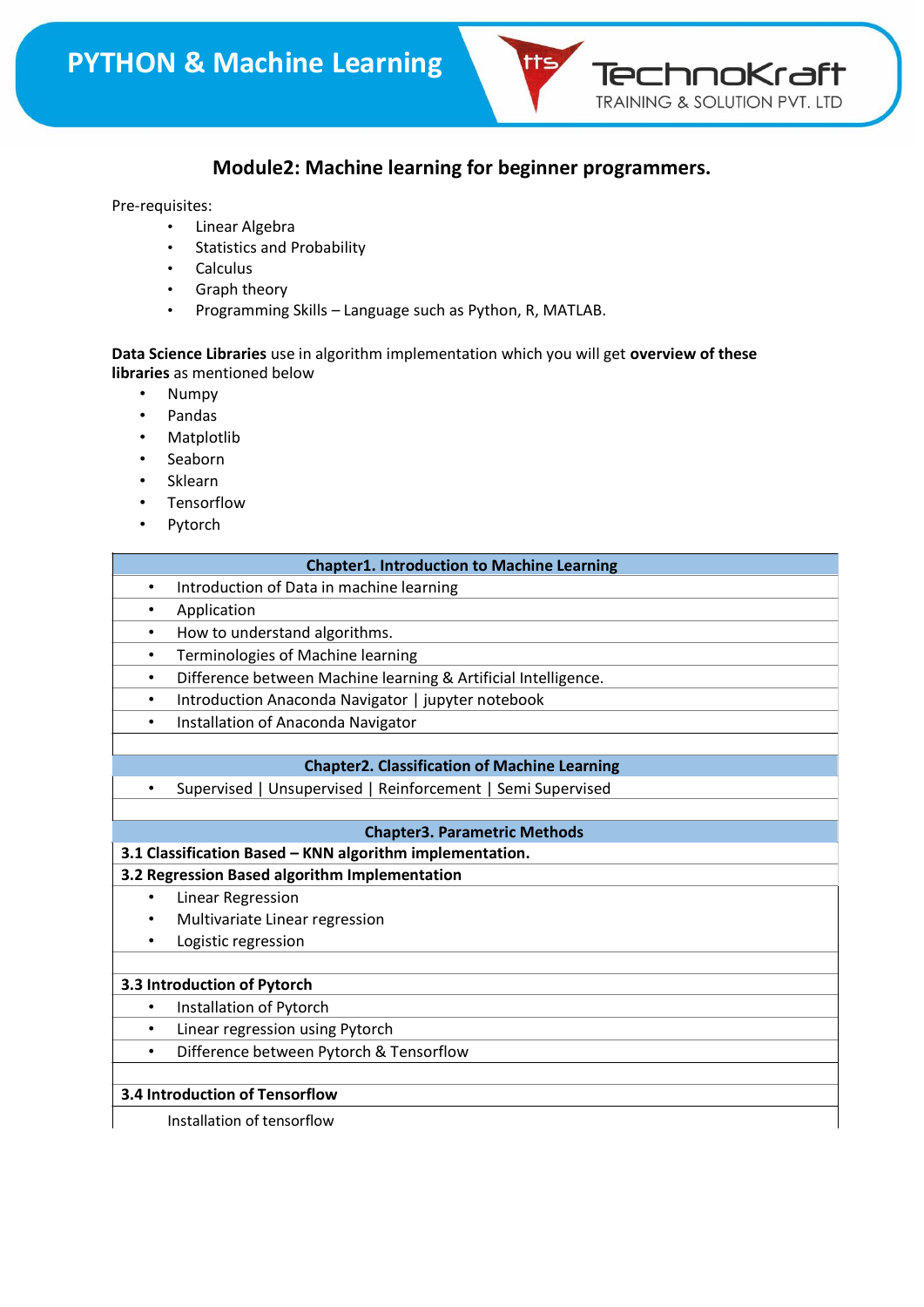

| ٠                                        | Linear regression using Tensorflow                                     |  |
|------------------------------------------|------------------------------------------------------------------------|--|
|                                          | Softmax regression using Tensorflow (Handwritten Digit Identification) |  |
|                                          |                                                                        |  |
| 3.5 Confusion matrix in Machine Learning |                                                                        |  |
|                                          |                                                                        |  |
|                                          | <b>Chapter4. Dimensionality Reduction</b>                              |  |
| $\bullet$                                | Parameters for feature selection                                       |  |
|                                          | Overfitting & Under fitting in Machine Learning                        |  |
|                                          |                                                                        |  |
|                                          | <b>Chapter5. Clustering</b>                                            |  |
| $\bullet$                                | Clustering in Machine learning                                         |  |
| $\bullet$                                | Types of clustering algorithm                                          |  |
| $\bullet$                                | Implementation of K- means   Gaussian Mixture Model                    |  |
|                                          |                                                                        |  |
|                                          | Chapter6. Non - Parametric Methods                                     |  |
| $\bullet$                                | Introduction of Decision Tree                                          |  |
| $\bullet$                                | <b>Decision Tree Implementation</b>                                    |  |
| $\bullet$                                | K nearest Neighbor algorithm                                           |  |
|                                          |                                                                        |  |
|                                          | <b>Chapter7. Introduction of ANN (Artificial Neutral Network)</b>      |  |
| $\bullet$                                | Introduction of Binomial neutral network VS ANN                        |  |
|                                          |                                                                        |  |
|                                          | <b>Chapter8. Hidden Markov Model</b>                                   |  |
| $\bullet$                                | Overview of Hidden Markov process                                      |  |
| $\bullet$                                | <b>Introduction Chinese Room Argument</b>                              |  |
|                                          |                                                                        |  |
|                                          | <b>Chapter9. Data Pre-Processing</b>                                   |  |
| $\bullet$                                | Understanding data processing                                          |  |
| $\bullet$                                | Data cleaning   Data cleansing                                         |  |
|                                          |                                                                        |  |